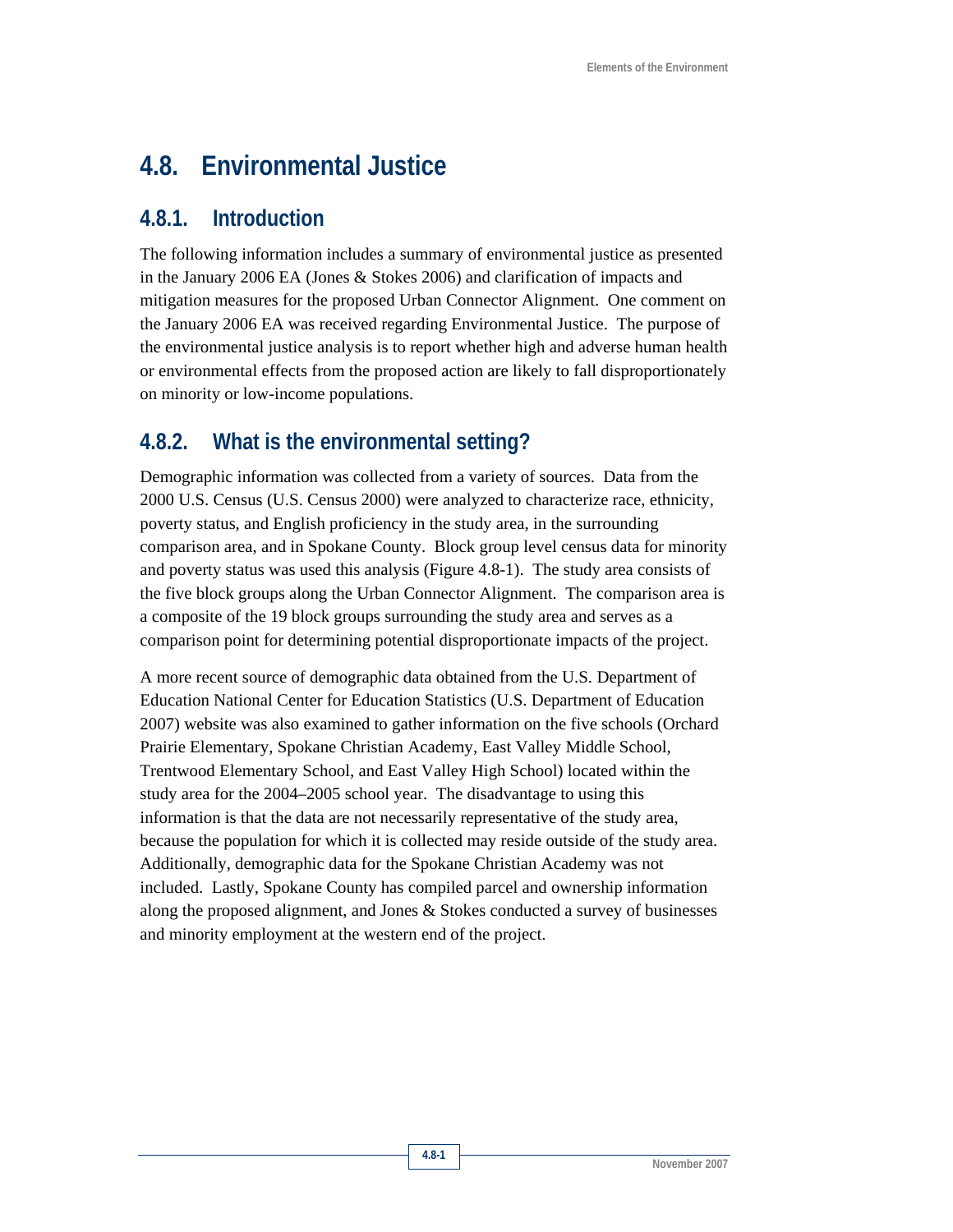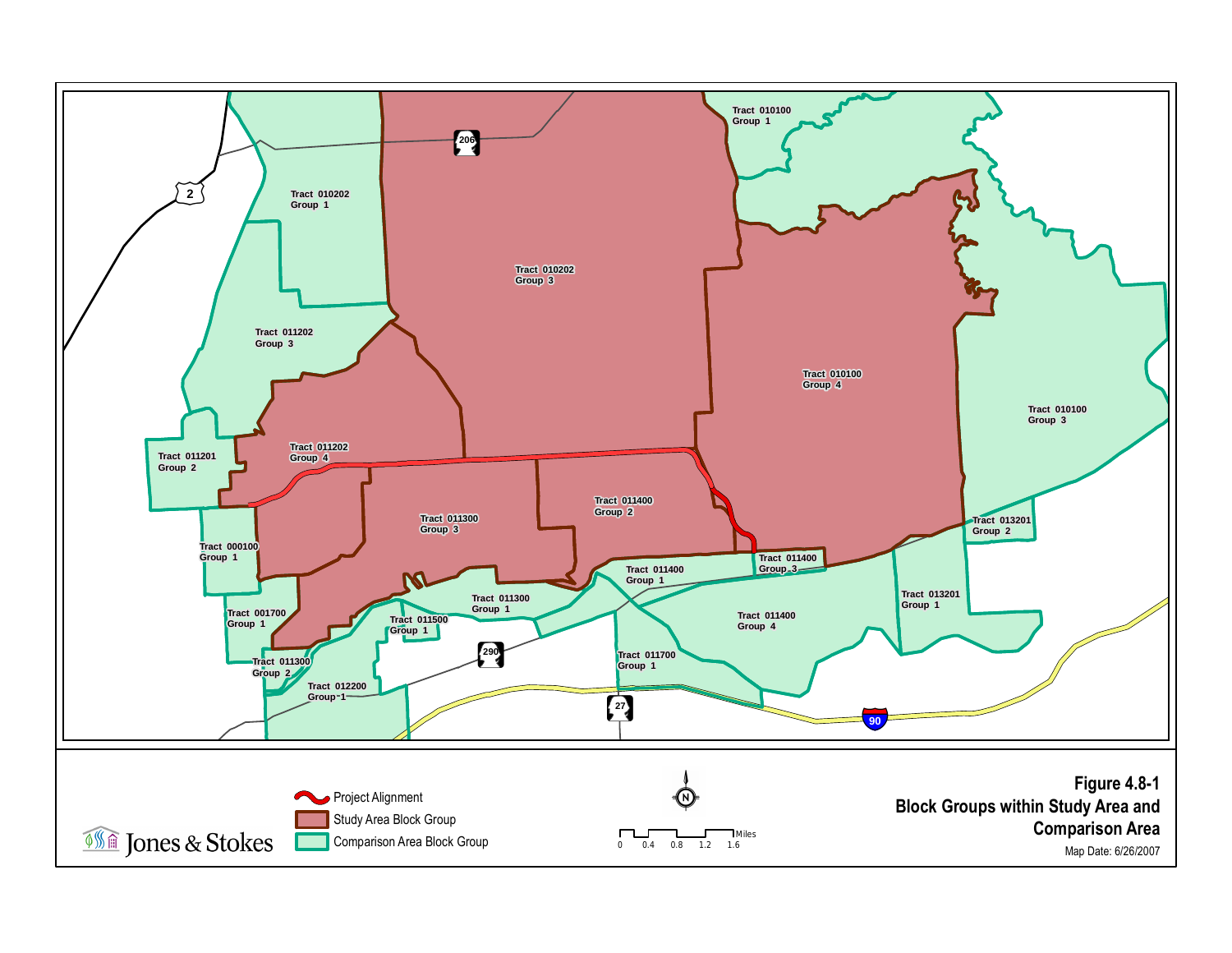For the purposes of this analysis, minority is defined as a person who is African-American, Hispanic, Asian-American, American Indian, or Alaskan Native. The term "low-income" is used for a person whose household income is at or below the U.S. Department of Health and Human Services (HHS) poverty guidelines for that size of household. HHS poverty guidelines are a simplified version of the U.S. Census Bureau's poverty thresholds. Neither the Census Bureau nor HHS prepares tabulations of the number of people below HHS poverty guidelines. The best approximation for the number of people below HHS poverty guidelines in a particular area is the number of persons below the U.S. Census Bureau poverty thresholds in that area. The 1999 U.S. Census poverty threshold (weighted average) for one person was \$8,501. In comparison, the threshold was \$10,869 for a twoperson family unit, and \$13,290 for a three-person family unit.

### What are the demographics of the study area?

#### **Minority Populations**

Table 4.8-1 provides detailed 2000 U.S. census block group-level data on the percentage of minorities found within the study area, as well as the percentage of minorities living in the comparison area and Spokane County as points of reference (Figure 4.8-2). Four of the five census block groups had a higher percentage of one or more minority groups (American Indian, Black, Asian, and/or Hispanic) than found within the comparison area.

# **Table 4.8-1. Percentage of Minority Populations within the Project Area**

| <b>Census Tract</b>       | <b>Block</b>   | Total<br><b>Group Population</b> | <b>Black or</b><br>African- | American Indian<br>American and Alaska Native Asian |       | <b>Pacific</b><br><b>Islander</b> | Hispanic<br>or Latino |
|---------------------------|----------------|----------------------------------|-----------------------------|-----------------------------------------------------|-------|-----------------------------------|-----------------------|
| 101.00                    | 4              | 1.850                            | 0.59%                       | 2.05%                                               | 2.43% | 0.05%                             | 1.84%                 |
| 102.02                    | 3              | 2.140                            | 0.23%                       | 1.26%                                               | 0.75% | 0.05%                             | 1.65%                 |
| 112.02                    | 4              | 791                              | $0.00\%$                    | 1.90%                                               | 0.76% | 0.51%                             | 5.06%                 |
| 113.00                    | 3              | 2.473                            | 0.53%                       | 1.70%                                               | 2.02% | 0.20%                             | 2.10%                 |
| 114.00                    | $\overline{2}$ | 1.455                            | 0.82%                       | 1.10%                                               | 2.20% | 0.07%                             | 3.44%                 |
| Study Area Totals         |                | 8.709                            | 0.47%                       | 1.58%                                               | 1.71% | 0.14%                             | 2.42%                 |
| Comparison Area<br>Totals |                | 22.674                           | 0.93%                       | 2.17%                                               | 1.94% | 0.26%                             | 1.81%                 |
| Spokane County            |                | 417,939                          | 2.24%                       | 2.60%                                               | 2.63% | 0.35%                             | 2.77%                 |

Source: U.S. Census 2000 Summary File 1 (SF 1) 100-Percent Data

Note: Alone or in combination with other race-These tabulations include not only persons who marked only one race (the "race alone" category) but also those who marked that race and at least one other race. For example, a person who indicated that she was of Filipino and African-American background would be included in the African-American alone or in combination count, as well as in the Asian alone or in combination count. The alone or in combination totals are tallies of responses, rather than respondents. Therefore, the sum of the race alone or in combination will add to more than the total population.

Text in **Bold** indicates census tracts blocks that have a higher percentage of minorities than found with the comparison area.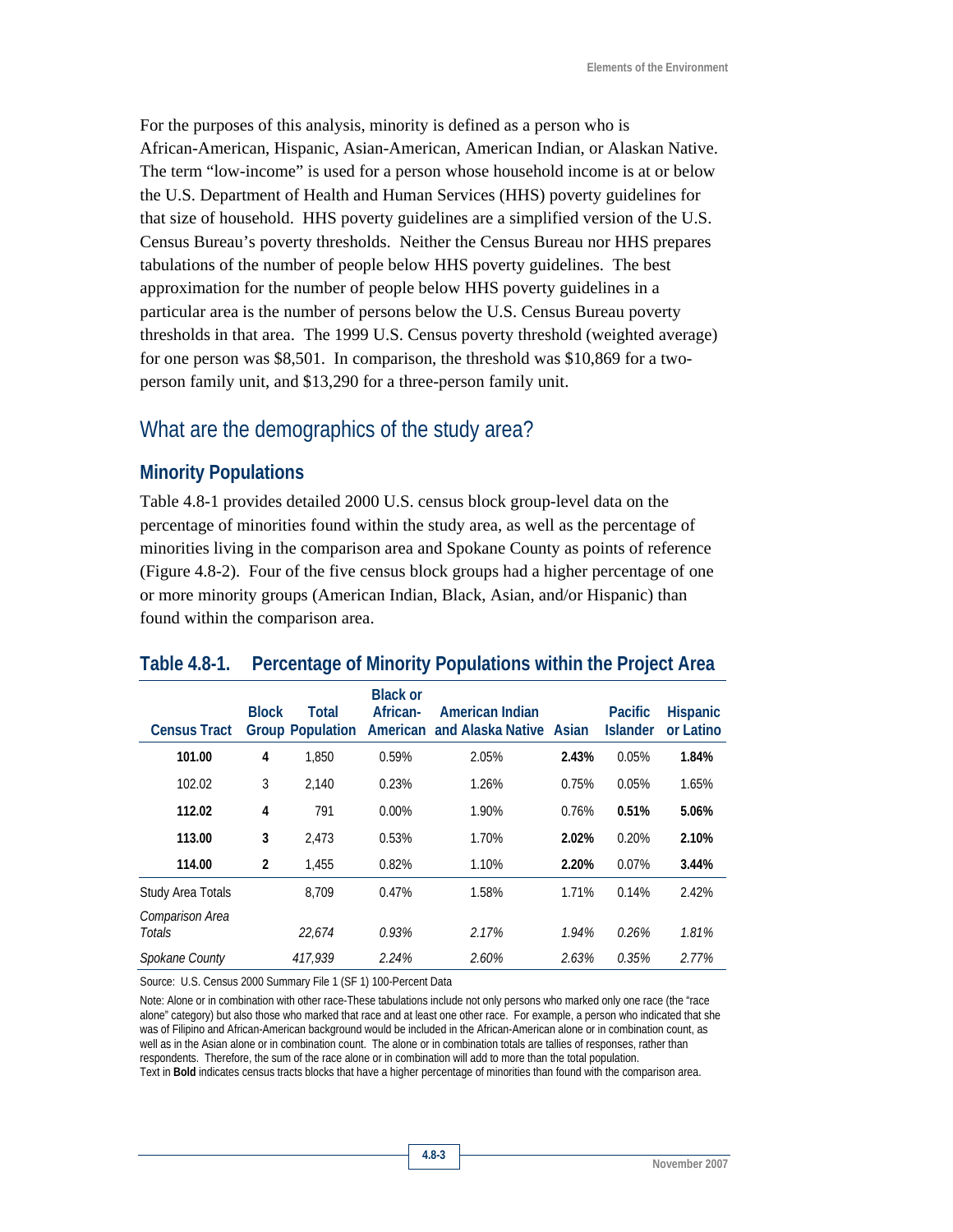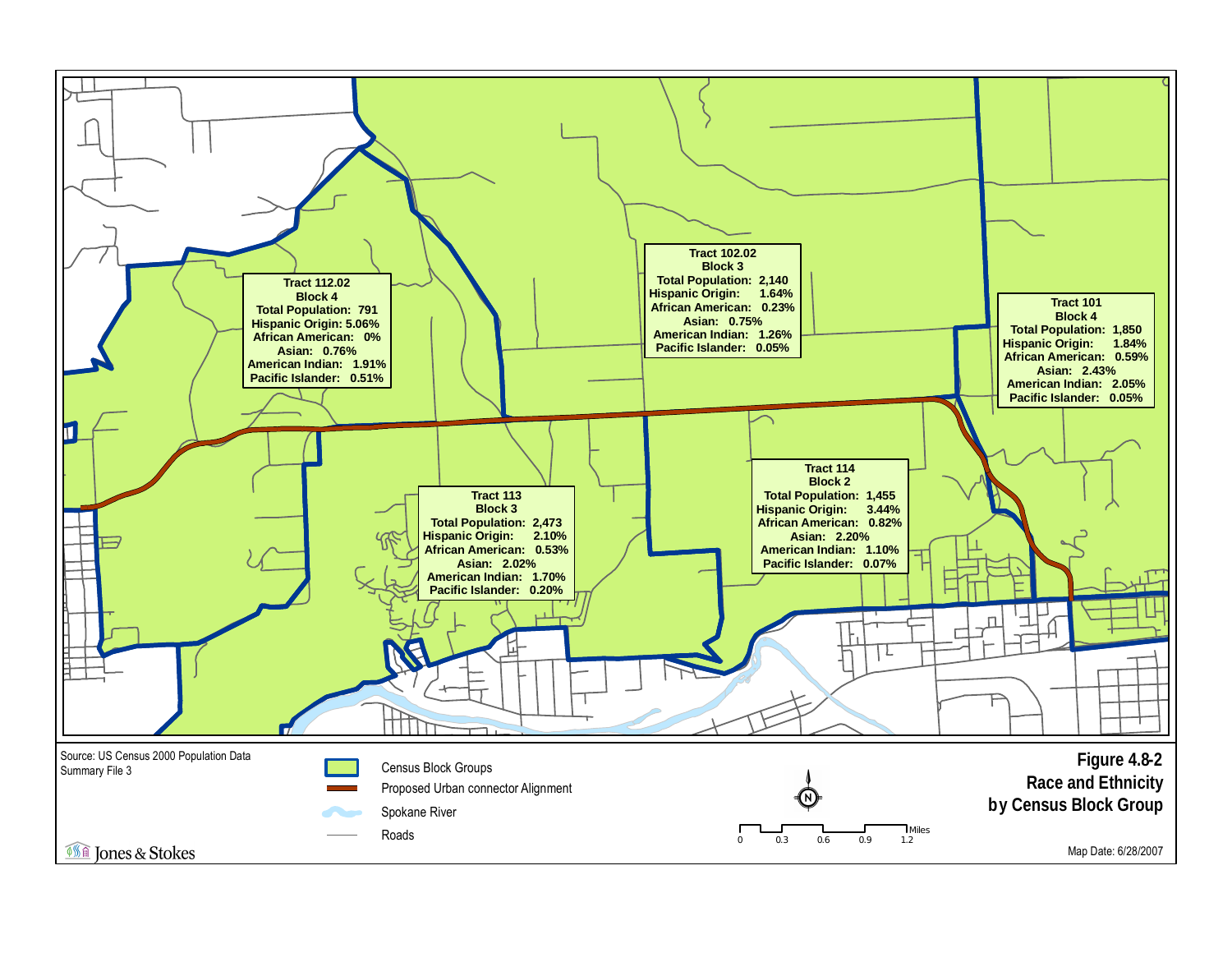#### In summary:

- The U.S. Census identifies approximately 2.24% of the population within Spokane County and 0.93% of the population within the comparison area as Black or African American. None of the block groups within the study area exhibited a higher concentration of African American population.
- The U.S. Census identifies approximately 2.44% of the population within Spokane County and 2.17% of the population within the comparison area as American Indian or Alaskan Native. None of the block groups within the study area exhibited a higher concentration of American Indian or Alaskan Native population.
- The U.S. Census identifies approximately 2.63% of the population within Spokane County and 1.94% of the population within the comparison area as Asian. Within the project area, three block groups reported higher concentrations of Asian population than found within the comparison area (but all three were lower than the countywide rate): Census Tract 101, Block Group 4 with 2.43%; Census Tract 113, Block Group 3 with 2.02%; and Census Tract 114, Block Group 2 with 2.20%.
- The U.S. Census identifies 0.35% of the population within Spokane County and 0.26% of the population within the comparison area as Pacific Islander or Hawaiian Native. Only Census Tract 112.02, Block Group 4 reported a higher concentration than what is found within the comparison area, with 0.51% of its population identified as Pacific Islander or Hawaiian Native.
- The U.S. Census identifies 2.77% of the population within Spokane County and 1.81% of the population within the comparison area as Hispanic origin. Four block groups in the project area had a higher percentage than the comparison area: Census Tract 101, Block Group 4 at 2.43%, Census Tract 112.02, Block Group 4 at 5.06%; Census Tract 113, Block Group 3 at 2.10%; and Census Tract 114, Block Group 2 at 3.44%.

#### **Limited English Proficiency**

Information on race/ethnicity is useful in identifying populations with limited ability to understand English and the potential need for translation services. The U.S. Department of Justice recommends that agencies consider providing language translation services if an ethnic group with a primary language other than English comprises 5% or more of an area. For example if 5% or more of an areas' population is of Hispanic origin, there is a strong possibility that individuals may be limited in their understanding of English, thereby limiting their ability to participate in the project decision-making process. Within the study area, none of the racial/ethnic groups exceeds more than 5% of the population; however, it is noted that one block group has slightly over 5% of Hispanic or Latino populations (Census Tract 112.02, Block Group 4 with 5.06%).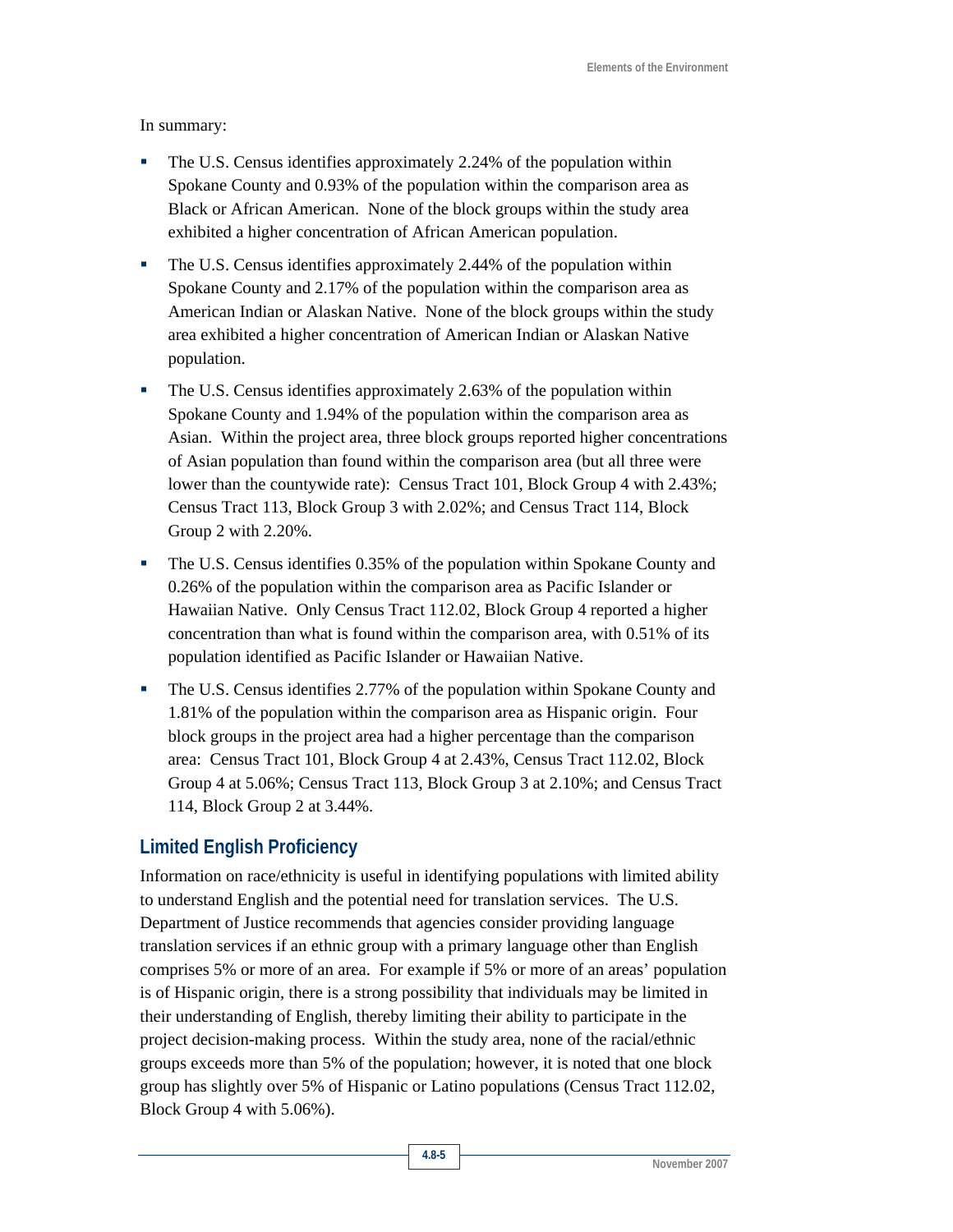To further confirm the presence of Asian language speaking or Spanish-speaking populations with limited understanding of English, the 2000 Census data was analyzed to identify households that had been classified as linguistically isolated, which means that all members of a household 14 years old and over have at least some difficulty with English. Table 4-8.2 indicates that there are 176 Spanishspeaking households in the study area, though none of the Spanish-speaking households are linguistically isolated. Likewise, there are a total of 33 Asian or Pacific Island language-speaking households in the study area of which three are linguistically isolated.

| <b>Census Tract</b>       | <b>Block</b><br>Group | Total   | <b>Spanish</b><br>speaking<br>Households households | Percentage of<br>linguistically<br>isolated Spanish<br><b>Speaking</b><br><b>Households</b> | Asian &<br><b>Pacific</b><br><b>Island</b><br>language<br>speaking<br>households | Percentage of<br>linguistically<br><b>isolated Asian</b><br>& Pacific<br><b>Island</b><br>language<br>speaking<br>households) |
|---------------------------|-----------------------|---------|-----------------------------------------------------|---------------------------------------------------------------------------------------------|----------------------------------------------------------------------------------|-------------------------------------------------------------------------------------------------------------------------------|
| 101.00                    | 4                     | 647     | 44                                                  | 0.00%                                                                                       | 7                                                                                | 0.00%                                                                                                                         |
| 102.02                    | 3                     | 761     | 63                                                  | 0.00%                                                                                       | 0                                                                                | $0.00\%$                                                                                                                      |
| 112.02                    | 4                     | 256     | 11                                                  | 0.00%                                                                                       | 8                                                                                | 25.00%                                                                                                                        |
| 113.00                    | 3                     | 1,029   | 26                                                  | $0.00\%$                                                                                    | 18                                                                               | 5.56%                                                                                                                         |
| 114.00                    | $\overline{2}$        | 476     | 32                                                  | 0.00%                                                                                       | 0                                                                                | 0.00%                                                                                                                         |
| Study Area Totals         |                       | 3,169   | 176                                                 | 0.00%                                                                                       | 33                                                                               | 9.09%                                                                                                                         |
| Comparison Area<br>Totals |                       | 8,640   | 252                                                 | 5.56%                                                                                       | 137                                                                              | 18.25%                                                                                                                        |
| Spokane County            |                       | 163,826 | 5,514                                               | 6.89%                                                                                       | 2,767                                                                            | 20.78%                                                                                                                        |

#### **Table 4.8-2. Household Language and Linguistic Isolation**

Source: US Census 2000 Summary File 3 (SF 3) - Sample Data, Table P20

Note: A linguistically isolated household is one in which no member 14 years old and over (1) speaks only English or (2) speaks a non-English language and speaks English "very well." In other words, all members 14 years old and over have at least some difficulty with English.

#### **Low-income Populations**

Year 2000 U.S. Census Bureau data indicates that 12.3% of the population in Spokane County and 12.9% of the population within the comparison area is living below poverty level (Table 4.8-3). Of the five census block groups located adjacent to the project, only Census Tract 112.02, Block Group 4 located at the western end of the proposed alignment had a higher percentage of low-income population (14.6%) than within the comparison area (Figure 4.8-3). The four other block groups had low-income populations ranging from 2% to 4%.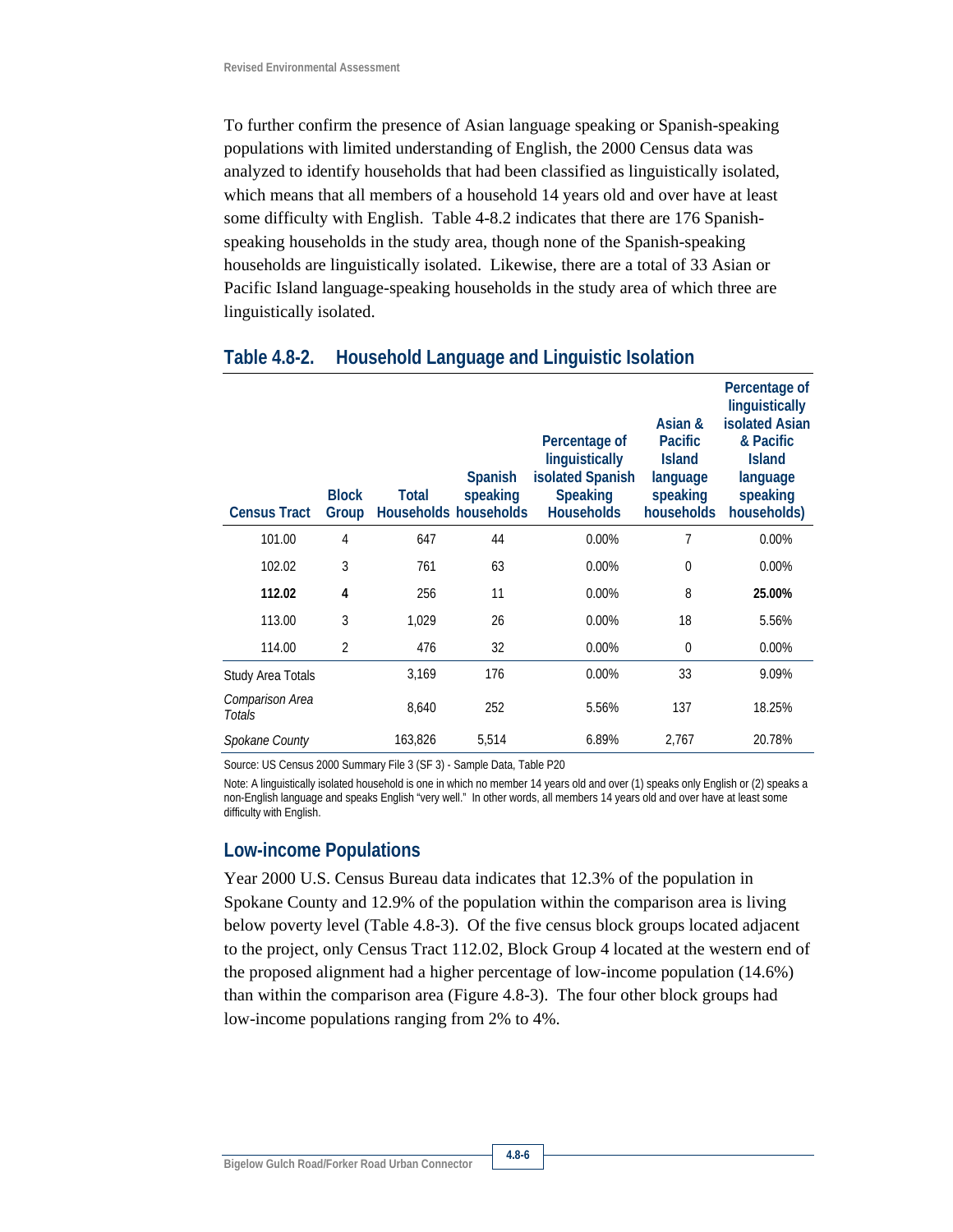| <b>Census Tract</b>       | <b>Block</b><br>Group | Median Household<br><b>Income (1999)</b> | Population (for whom<br>poverty status is<br>determined) | <b>Population below</b><br>poverty level |
|---------------------------|-----------------------|------------------------------------------|----------------------------------------------------------|------------------------------------------|
| 101.00                    | 4                     | \$60.739                                 | 1,843                                                    | 43 (2.3%)                                |
| 102.02                    | 3                     | \$60,046                                 | 2.032                                                    | 44 (2.2%)                                |
| 112.02                    | 4                     | \$46,429                                 | 769                                                      | 112 (14.6%)                              |
| 113.00                    | 3                     | \$67,674                                 | 2,495                                                    | 73 (2.9%)                                |
| 114.00                    | $\overline{2}$        | \$57,262                                 | 1.428                                                    | 55 (3.9%)                                |
| Study Area Totals         |                       | \$58,430                                 | 8.567                                                    | 327 (3.8%)                               |
| Comparison Area<br>Totals |                       | \$39,530                                 | 22,819                                                   | 2,932 (12.9%)                            |
| Spokane County            |                       | \$37,308                                 | 404.764                                                  | 49,859 (12.3%)                           |

### **Table 4.8-3. Low-Income Populations**

Source: US Census 2000 Summary File 3 (SF 3) - Sample Data, Table P53, P87

### **Spokane County School District Demographics**

School district demographic data (from school year 2004–2005) was reviewed to confirm the continued presence of minority and low-income populations in the study area since the 2000 census. Table 4.8-4 shows school year 2004–2005 information on the student body ethnicity and racial composition for the four public schools located in the project study area.

### **Table 4.8-4. Demographics of Public Schools in the Study Area, 2004-2005**

| <b>School</b>                     | <b>Students</b> | % African<br>American | %<br>American<br>Indian<br>and<br>Alaska<br><b>Native</b> | % Asian  | %<br><b>Hispanic</b><br>or<br>Latino | % Receiving<br>Reduced or<br><b>Free Lunch</b> |
|-----------------------------------|-----------------|-----------------------|-----------------------------------------------------------|----------|--------------------------------------|------------------------------------------------|
| Orchard Prairie<br>Elementary     | 63              | $0.00\%$              | $0.00\%$                                                  | $0.00\%$ | 0.00%                                | 22.22%                                         |
| Spokane Christian<br>Academy      | 81              | N/A                   | N/A                                                       | N/A      | N/A                                  | N/A                                            |
| Trentwood<br>Elementary<br>School | 294             | 2.38%                 | 3.06%                                                     | 4.42%    | 2.72%                                | 67.35%                                         |
| East Valley Middle<br>School      | 558             | 2.87%                 | 2.69%                                                     | 2.69%    | 1.97%                                | 54.30%                                         |
| East Valley High<br>School        | 1,405           | 1.35%                 | 2.56%                                                     | 3.06%    | 2.14%                                | 30.75%                                         |

Source: U.S. Department of Education (2007) National Center for Education Statistics, Common Core of Data, public school data 2004-2005 school year (http://nces.ed.gov/)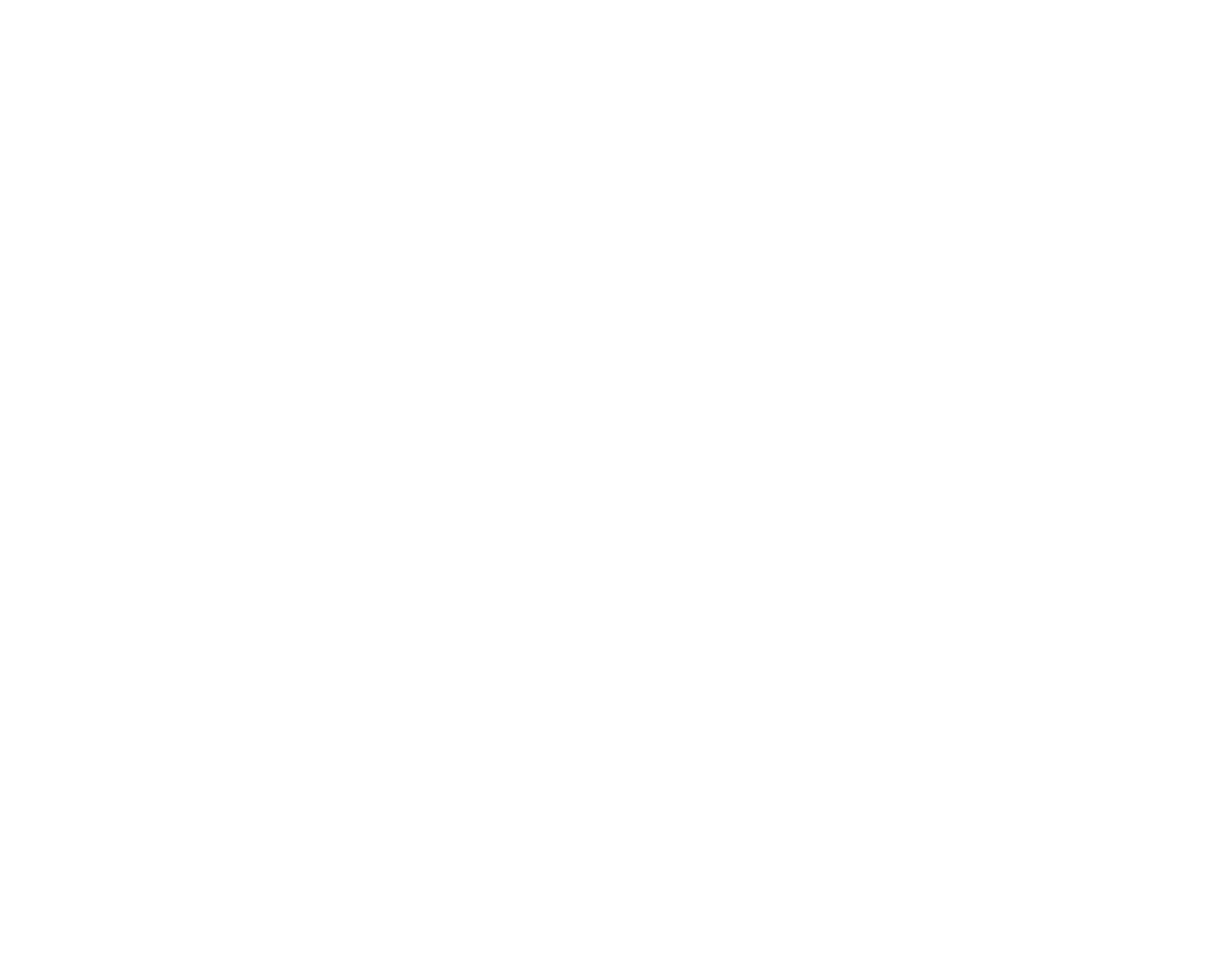None of the schools exhibit particular diverse school populations, as the racial/ethnic groups are little over 3% or less for each school, and are similar to the 2000 Census percentages for the study area and comparison area. The only noticeable difference is that the percentage of African-American students is slightly higher for East Valley Middle School and Trentwood Elementary School. The racial/ethnic ratio of students is more reflective of the County percentage than the study area.

Information on the percentage of children receiving free or reduced priced lunches is also provided. Orchard Prairie Elementary, Trentwood Elementary School, and East Valley Middle School are classified as Title I schools.

Title I ("Title One") of the Elementary and Secondary Education Act of 1965 is a set of programs set up by the United States Department of Education to distribute funding to schools and school districts with a high percentage of students from lowincome families. To qualify as a Title I school, a school typically has around 40% or more of its students that come from families that qualify under the United States Census's definitions as low income.

## **4.8.3. What regulations apply to environmental justice?**

As described in the January 2006 EA, Executive Order 12898, Federal Actions to Address Environmental Justice in Minority and Low-Income Populations, requires all federal agencies to identify and address disproportionately high and adverse human health and environmental impacts on minority and low-income populations potentially affected by their programs, policies, and activities. U.S. Department of Transportation (DOT) Order 56102.2 presents DOT's policy to promote the principles of environmental justice through the incorporation of those principles in all DOT programs, policies, and activities.

Incorporating environmental justice principles throughout the transportation planning and decision-making process implements NEPA principles set forth in Title VI of the Civil Rights Act; the Uniform Relocation Assistance and Real Property Acquisition Policies Act as amended; the Safe, Accountable, Flexible, Efficient Transportation Equity Act: A Legacy for Users; and other DOT statutes, regulations, and guidance that affect social, economic, environmental, public health, and public involvement. The Washington State Department of Transportation's (WSDOT's) *Environmental Procedures Manual*, Chapter 458, *Social and Economic*, provides a summary of environmental justice requirements for WSDOT projects and was used as guidance for this analysis.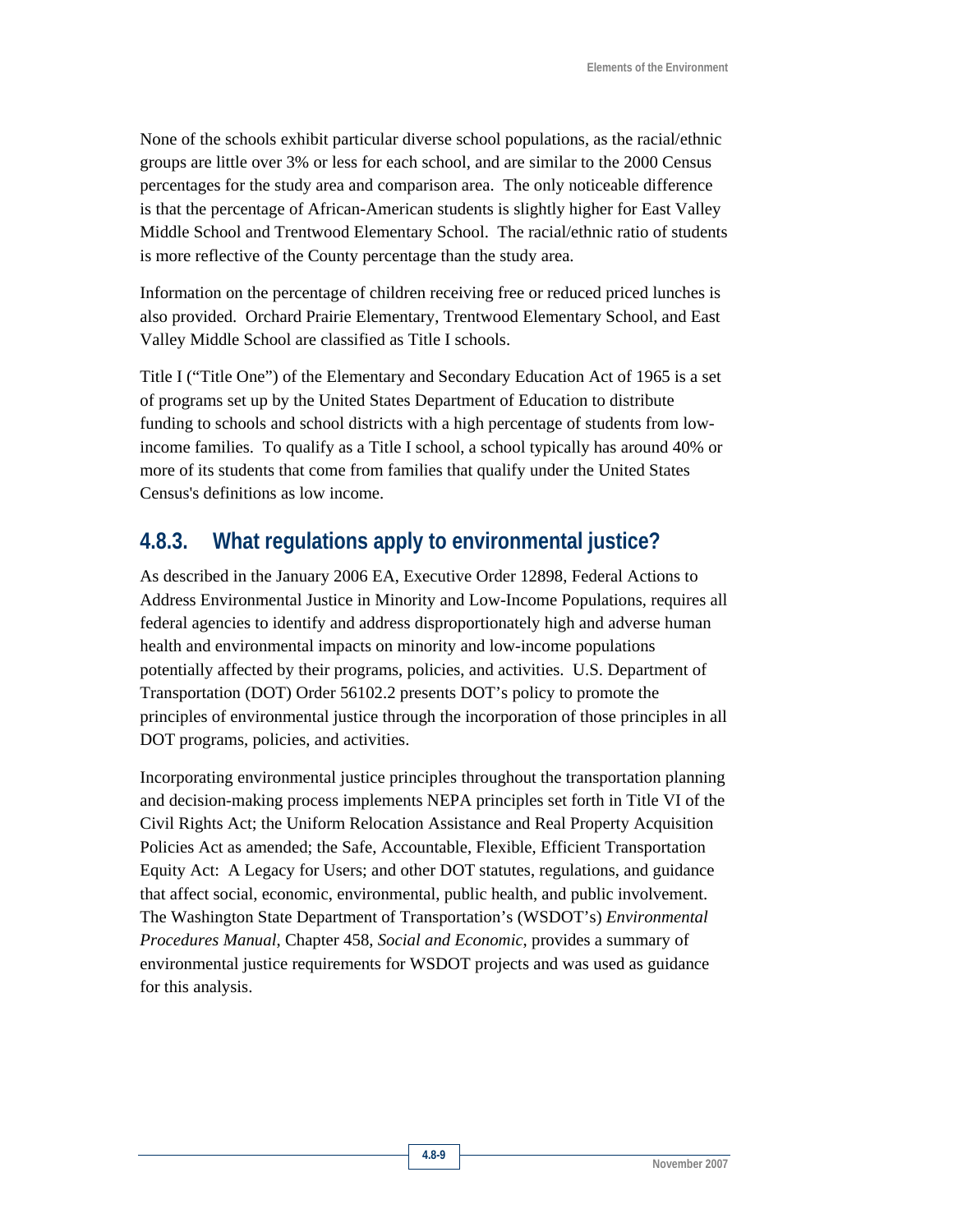# **4.8.4. How was environmental justice evaluated?**

The environmental justice analysis was conducted in accordance with Federal Highway Administration and WSDOT guidance materials. The project area was defined and the demographic analysis was initiated to identify environmental justice populations. Data from the Census were used at the tract and block-group level (U.S. Census 2000). Minorities and low-income populations were identified to determine the area of potential impact, and the demographic information was examined to determine how potential impacts and benefits to the total population would affect the environmental justice populations. Finally, a determination was made whether or not the project would have disproportionately high and adverse impacts on the environmental justice populations in the project area.

A disproportionately high and adverse effect on minority and low-income populations means an adverse effect that:

- is predominately borne by a minority and/or low-income population; or
- will be suffered by the minority or low-income community at a level that is more severe or greater in magnitude than the adverse impact that could be suffered by the non-minority or non-low-income community.

# **4.8.5. What would be the impacts of the Urban Connector Alignment?**

## Proposed Action

### **How would construction affect minority and low-income populations?**

Minority and/or low-income populations are expected to experience temporary construction impacts, including noise, dust, odors, vehicle and equipment emissions, as well as minor visual effects similar to those experienced by the general population within the project area.

Disruption of traffic would be one of the most evident impacts of the roadway improvements along Bigelow Gulch Road and Forker Road. Construction activities would result in reduced capacity on the roadways, causing traffic delays and frequent lane shifts and access changes. To avoid delays and inconveniences, drivers may seek alternate routes of travel, may shift their times of travel when possible, and may seek alternate travel modes. Drivers may experience increases in travel time due to detours and construction delays.

Temporary access changes would be necessary during construction. Changes may disrupt travel patterns to and from businesses and community facilities. These impacts would be of limited duration, only occurring during the reconstruction of a particular section of the proposed action. While points of access may have to be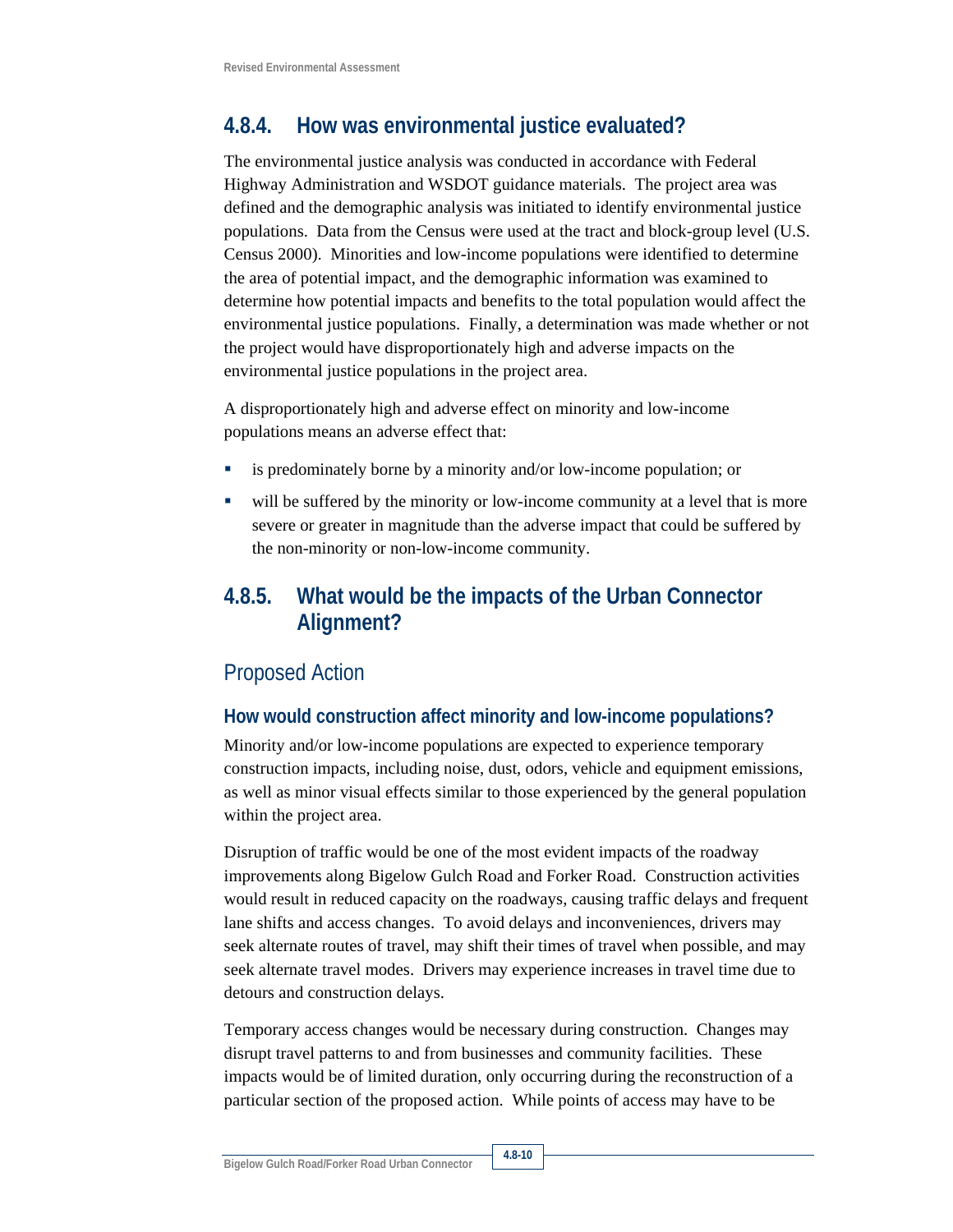modified, access to all properties would be maintained throughout project construction.

Minority and/or low-income populations would not bear these effects predominately, nor would they bear these effects more severely or at a greater magnitude than other residents in the project area and the general public. Minority and low-income populations, along with the general population, would also experience benefits due primarily to improved mobility, safety, and access.

### **How would operation of the project affect minority and low-income populations?**

Transportation projects have the potential to improve mobility, and enhance access to jobs, services, schools, social opportunities, and recreational facilities. Conversely, if adverse effects are not avoided and/or minimized, transportation projects can degrade air quality, increase noise, negatively impact neighborhood cohesion, and reduce the overall quality of life.

The Project would not cause any significant regional air quality impacts and would not cause or contribute to any localized air quality violations. The air quality analysis and conclusions are presented in Section 4.10, *Air Quality*.

Impacts that could result from transportation projects such as the Urban Connector Alignment include altered traffic patterns and increased noise. The potential for these types of impacts are described in detail in Section 4.9 *Transportation* and Section 4.11 *Noise*. Although traffic patterns would be changed in some areas by the construction of the proposed action, overall accessibility to existing businesses and homes would be maintained or improved.

In general, minority and low-income populations along the corridor reflect the overall pattern of minority population in the comparison area and in Spokane County. There are some census blocks that have a higher concentration of minorities than the overall study area. The percentage of Hispanic or Latino populations living in Census Tract 0112.02 Blocks 4011 (14%) and 4015 (27%) and Census Tract 0113.00 Block 3008 (17%) is relatively high compared to the 2% of Hispanics or Latino population found in the comparison area. Four of the nine residential displacements would occur within Census Tract 0112.02, Block 4011, moving east along the proposed alignment one residential displacement would be in Tract 0112.02, Block 4012, one residential displacement would occur in Tract 0113.00, Block 3009, one residential displacement would occur in Tract 0114.00, Block 2001, and two residential displacements would occur in Tract 0101.00, Block 4000. Some of these residential displacements would occur in a block that has a higher percentage of one minority population than found in the rest of the study area; however, review of parcel and ownership information for right-of-way acquisitions along the proposed route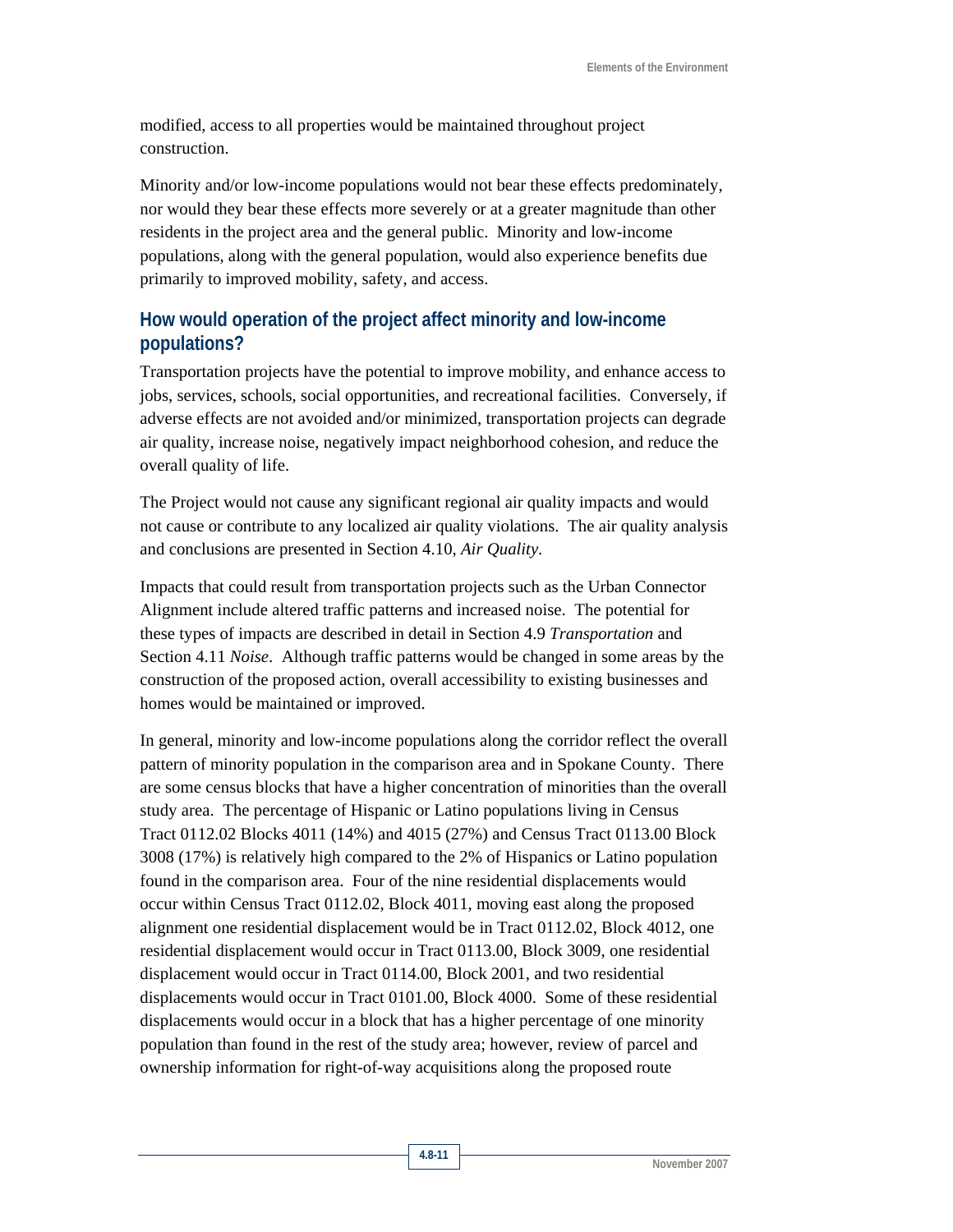indicate that minority populations would not be disproportionately impacted as a result of property acquisitions.

Partial acquisitions of properties abutting the existing right-of-way would be necessary to accommodate the roadway improvements. Partial acquisitions would occur along the entire length of the Project corridor, and would not result in a disproportionately high or adverse property take for minority or low-income populations.

All affected property owners will receive "just compensation" pursuant to Executive Order 12630 – Governmental Actions and Interference with Constitutionally Protected Property Rights, Washington State Constitution Article 1, Section 16 – Eminent Domain and the Uniform Relocation Assistance and Real Property Acquisition Policies Act as amended. Results of the business survey at the western end of the project indicated that the project would not disproportionately impact minority businesses or employment.

For the design year 2025, noise levels would exceed Noise Abatement Criteria (NAC) for No Action at 19 receivers (residences) and at 20 receivers for the proposed action. No noise abatement measures satisfy the WSDOT feasibility and reasonableness criteria. Minority or low-income populations would not bear these effects predominately, nor would they bear these effects more severely or at a greater magnitude than other residents in the study area and the general public.

Potential impacts to community cohesion are discussed in Section 4.16 *Social and Economic Elements*. The proposed action would not displace or restrict access to any community facilities, including those that may serve low-income or minority populations. Although the proposed action would widen the existing roadway or create new roadway where none currently exists, the environmental justice analysis did not find that impacts to community cohesion would affect minority or lowincome persons in the area to a greater degree than it would affect non-minority or non-low-income persons.

The proposed action would not result in disproportionately higher and adverse effect on minority and low-income populations identified within the project area in comparison to the impact on non-minority populations and/or low-income populations. Like other residents and businesses, environmental justice populations would benefit from improved roadway safety along Bigelow Gulch Road and Forker Road and improve vehicular mobility and linkages between areas north of Spokane (City and County) to the industrial/retail areas east of Spokane and I-90 as well as improved air quality when the project is completed.